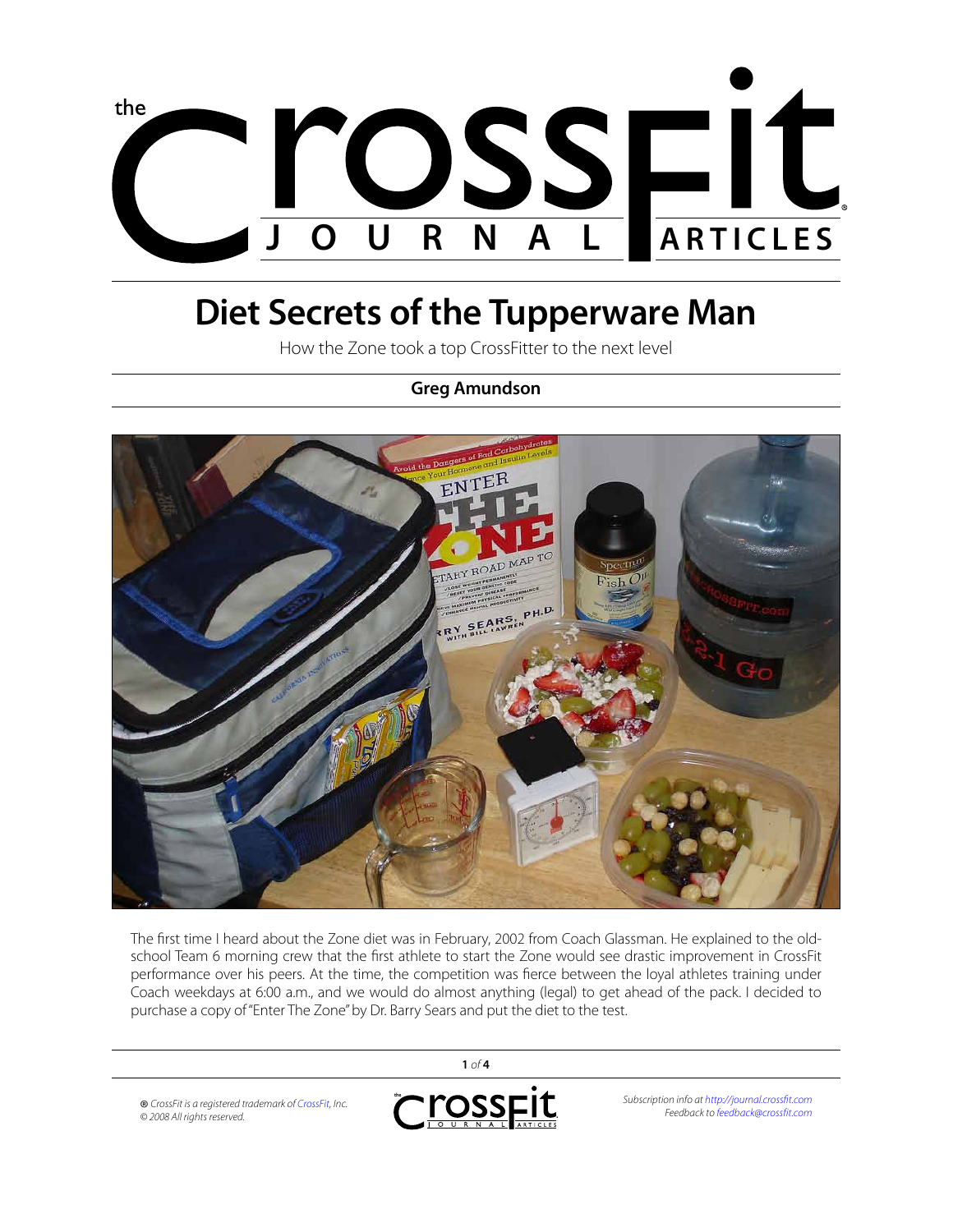Of course, reading a book and understanding it are two different things. I have to admit I was overwhelmed by the science, which explained why eating a special balance of 40% carbs, 30% protein, and 30% fat would yield a balanced hormonal response with leaner muscle mass and increased athletic capacity in the gym (see below for details). The Zone also supposedly has huge benefits for long-term health and disease resistance, but I'd already heard enough; simply getting stronger and faster was my primary concern in the early days of my CrossFit training. Back then, I fully subscribed to the "Black Box" model that CrossFit Level One athletes are familiar with. I basically viewed myself as a human CrossFit experiment and was willing to try whatever Coach recommended. I didn't know why a lot of things worked: I simply knew that I was training in gymnastics, weightlifting, and sport in anaerobic intervals and that I was quickly becoming a "fire breather."

So I went to Coach and said, "Look, I want to try this diet. I need you to tell me what to eat." Coach and his wife Lauren patiently took the time to give me a five-day meal plan that hasn't changed too much to this day! Although Coach told me what to eat, it was incumbent upon me to weigh and measure the food to ensure I ate the right amount.

My standard diet at the time—very high in protein with very little mono-saturated fat, and, coming from an Italian family, lots of pasta—was going to have to radically change under the Zone. Pasta was now verboten; my carb intake was going to fall quite a bit. So was my protein level. On top of that, my meals were now to be very regimented: five meals per day, never more than five hours between meals, and the same amount of food every day.

But instead of being bummed out by all this, I was intrigued. In fact, it was comforting to know that I was subscribing to a specific diet, given that CrossFit workouts themselves are very specific, scientific even. It felt good to know I was supporting all the work I did in the gym with good eating habits.

I have always been very strict about keeping a training journal and maintaining accurate records of my CrossFit workouts. Next to the journal entry on 2-10-2002 I wrote, "Started Zone Diet" next to the Workout of the Day.

#### **Balanced nutritional intake, minimal processed grains, and faster times**

The Zone, which Sears debuted in his first book in 1995, is his term for proper hormone balance. He says that a 40-30-30 calorie ratio of low-glycemic carbs (mostly fruits

and vegetables) to low-fat protein has several great effects on the body. It gets a little complicated here, but try to stay awake for the next couple of sentences.

The first great effect is that this ratio of nutrients causes the release of moderate amounts of the hormones insulin and glycagon, which together trigger the release of a flood of feel-good chemicals called eicosanoids, which do a bunch of good things: protect your heart, open the bronchi of the lungs, and the biggie, reduce inflammation. The release of eicosanoids is literally "the Zone" that Sears talks about.

But as good as eicosanoids are for your long-term health, CrossFitters may notice a secondary effect of the 40-30-30 ratio even faster: fat loss. That's because moderating carb intake will moderate the levels of insulin, whose job it is to store fat. On top of that, Sears found that a body in caloric balance is more efficient at burning fat. That's why CrossFitters lean out fast on this diet.

Besides the 40-30-30 ratio, the other main aspect of the Zone is portion control and total calorie control. I was allotted 22 "blocks" of food a day for my size and exercise level—five four-block meals and a two-block snack. A block, under the Zone system, is a balanced unit of food, composed of the following three sub-blocks: Protein (7 grams—i.e. one ounce of chicken, turkey, or sardines, two ounces of shrimp, or two egg whites; high-fat meats like bacon and duck aren't recommended.); carbs (9 grams i.e. half an apple, four cups of broccoli, a quarter-cup of black beans; not recommended are carbs from processed grains, like bread or pasta.); and fat (1.5 grams—i.e. three olives, six peanuts, or a teaspoon of olive oil.). According to the Zone, "average" men and women need 14 and 11 blocks per day, respectively; a 6-foot, 185-pound man would use 16 or 17 blocks.

The only change I made to the diet, under Coach's guidance, was to double the fat intake in every meal. A CrossFit athlete on the Zone diet will become an expert at burning fat in the body as a fuel source. The problem with the 1x fat intake is that fuel source gets quickly used up by the intensity of the workout;, so while athletes become very lean at 1x fat, some may suffer a dramatic decrease in their performance and overall "feel" during the day. I am one example of this, as is Nicole Carroll, a long-time CrossFitter here in Santa Cruz. Therefore, CrossFit advocates increased fat intake levels for athletes who lean out so much that their performance suffers.

For 30 days I weighed and measured my food. Every meal, every single day, was precisely calibrated. I enjoyed the process and took great care to ensure I devoted just as

® *CrossFit is a registered trademark of [CrossFit,](http://www.crossfit.com) Inc. © 2008 All rights reserved.*



**2** *of* **4**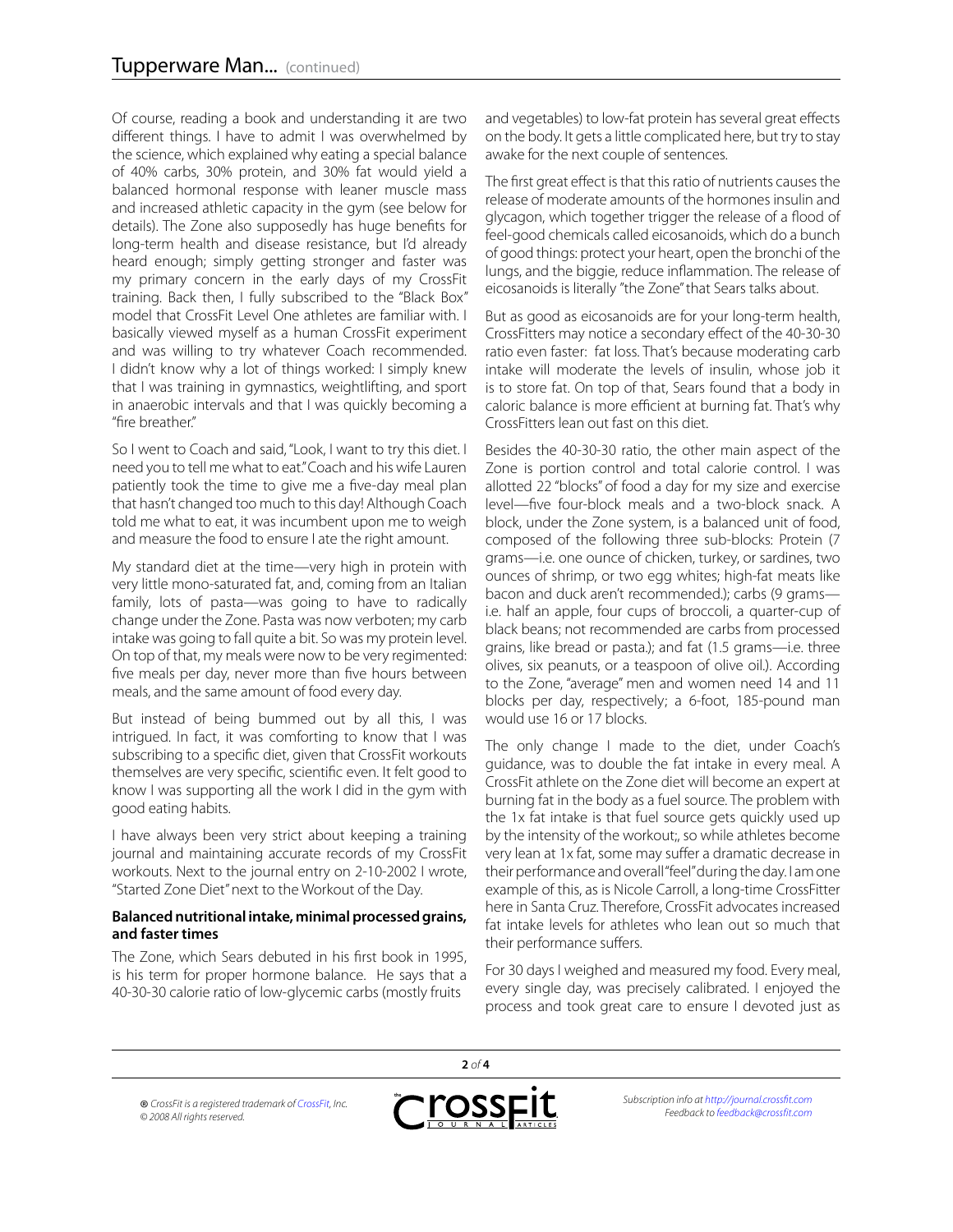much intensity and commitment to following the diet as I did during the actual CrossFit workouts. The results immediately spoke for themselves.

Within just two weeks of starting the diet, I had shaved ten seconds off my Fran time. I also took over two minutes off my Diane time while at the same time increasing my squat, deadlift and press by ten pounds. I recovered quickly after workouts and frequently trained twice a day. (That didn't last long as it quickly led to overtraining, but that's another article!) I also noticed the diet affected my mental clarity during the day and created an emotional balance that I had not experienced before.

### **My Tools: A Cooler, Tupperware, and 5 Perfect Meals**

At the time I started in CrossFit, I was a Deputy Sheriff working patrol for the Santa Cruz County Sheriff's Office. I knew that in order to remain at the top of my game, I would need to support the effort expended at CrossFit with good Zone nutrition during my patrol day. How could I implement a plan to ensure that I would stay "in the Zone" while spending nearly 50 hours a week in a patrol vehicle responding to calls for service?

A little effort and some creativity did the trick. My first priority was to invest in a good quality cooler and some Tupperware. Next, I decided to perfect five meals that would be easy to make and that would stay fresh all day in a cooler. Although the meals were by no means glamorous, they provided me with the Zone nutrition I needed and took minimal preparation time in the kitchen during the morning before leaving to work. Here is a look at the five meals I ate during the day:

**Pre-Workout Snack:** A Zone Bar early in the morning along with a cup of coffee before training at CrossFit gave me a 2-block snack that was just enough to carry me through a workout.

Then I headed home for my first full meal, breakfast.

### **Meal # 1:** (4 blocks).

4 scrambled eggs (4 blocks of protein)

1-L cup of oatmeal (4 blocks of carbohydrate)

24 almonds (8 blocks of fat—twice the normal intake)

The next three meals were eaten while on patrol.

### **Meal #2:** (4 blocks)

1 cup cottage cheese (4 blocks protein)

2 Fuji apples sliced into the cottage cheese (4 blocks carbohydrate)

24 almonds (2x the fat intake)

#### **Meal #3:** (4 blocks)

4 ounces of lean red meat, usually a flank steak sliced very thin (4 blocks protein)

1 cup of spaghetti with the meat stirred into the pasta (4 blocks carbohydrate)

2-M tablespoons of olive oil (2x the fat intake)

### **Meal #4:** (4 blocks)

4 ounces of sliced cheese (4 blocks protein)

1 Fuji apple sliced thin and 1 cup of blueberries (total of 4 blocks of carbohydrate)

24 almonds (2x the fat intake)

At the end of my patrol shift, I had consumed a total of 18 blocks of food. This left me with 4 blocks to eat when I got home for dinner. I always tried to make a meal that was heavy in vegetables as the source of carbohydrate. Any shortage in carbohydrate blocks were made up for in Fuji apples.

### **Meal #5:** (4 blocks)

4 ounces lean meat or fish (4 blocks protein)

Large salad with broccoli, tomatoes, spinach and cucumber. (4 blocks of carbohydrate)

24 almonds (2x the fat intake)

On some occasions, due to a priority call at work or a major event, I would have to work overtime but would be out of food. In those circumstances, I made a quick trip to a supermarket and purchased string cheese and apples. I always kept extra fat with me in my cooler in the form of a zip-lock bag full of almonds.

In addition to ensuring I ate in the Zone, I also drank exactly one gallon of water a day. To ensure this, I purchased a one gallon refillable water container. This allowed me to monitor my water intake during the day. Water also helped quell any hunger pains I had between meals.

® *CrossFit is a registered trademark of [CrossFit,](http://www.crossfit.com) Inc. © 2008 All rights reserved.*



**3** *of* **4**

*Subscription info at<http://journal.crossfit.com> Feedback to [feedback@crossfit.com](mailto:feedback@crossfit.com)*